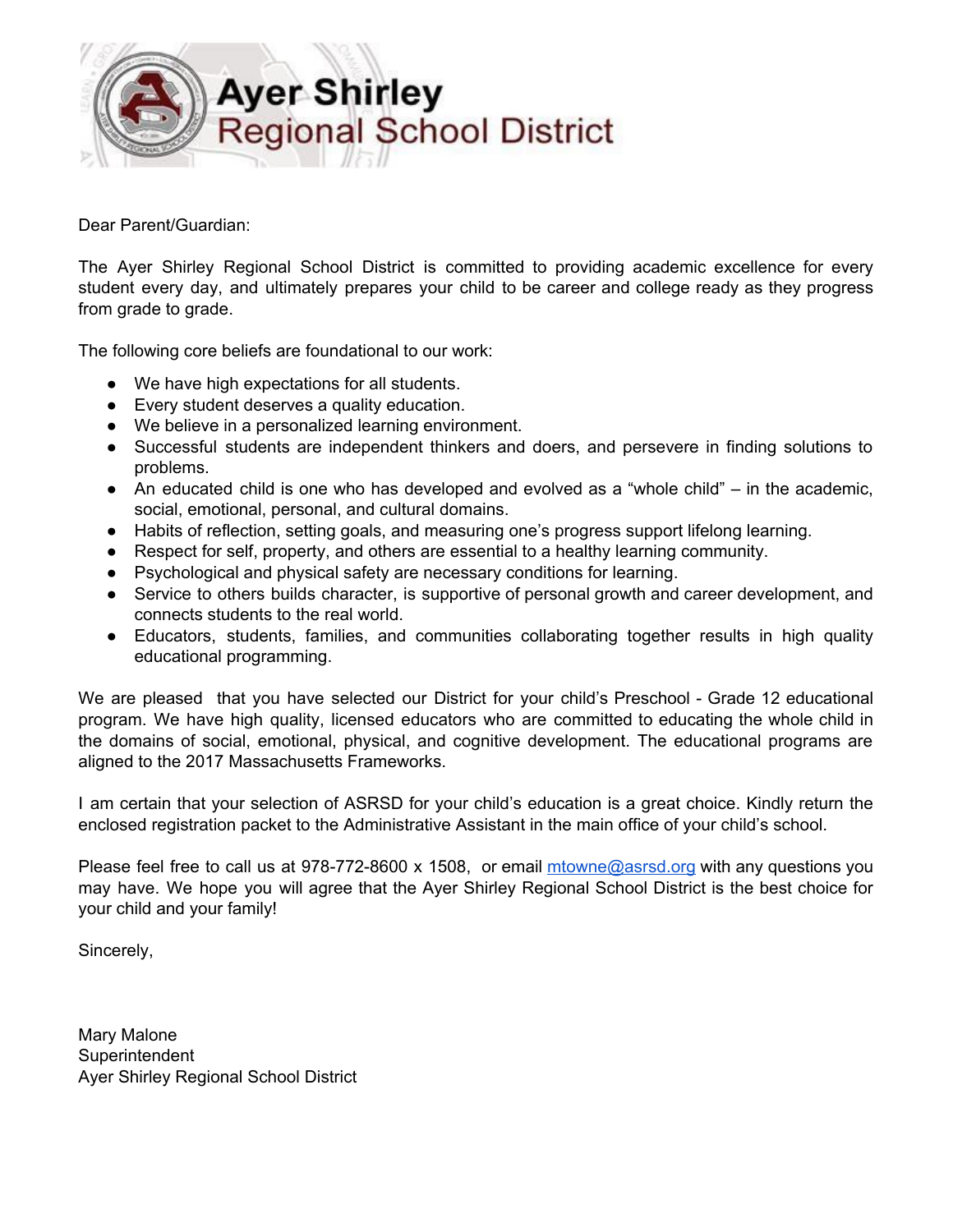# **ASRSD STUDENT REGISTRATION**

Welcome to the Ayer Shirley Regional School District. We are very pleased to have you join our first class school system. To ease your transition into the district, please follow the steps below to register:

### **Schedule an appointment to register:**

- To schedule an appointment, please contact the school office based on the town and grade your child(ren) are in. Preschool aged students should contact the Special Education Department, listed below.
- To register for kindergarten, your child must be 5 years old by August 31.

### Main phone number for all extensions **(978) 772-8600**

| <b>School</b>                                                                   | <b>Grades Offered</b>        | <b>Contact</b>                            | <b>Extension</b> |
|---------------------------------------------------------------------------------|------------------------------|-------------------------------------------|------------------|
| <b>Lura A White Elementary School</b><br><b>Shirley residents</b>               | Kindergarten-5               | Sandra Ferguston<br><b>Tracey Sargent</b> | 1100<br>1160     |
| <b>Page Hilltop Elementary School</b><br>Kindergarten - 5 (Ayer residents)      | Kindergarten-5               | Gail Januskiewicz<br>Peggy Carlson        | 1401<br>1402     |
| <b>Preschool (Ayer and Shirley residents)</b>                                   | Preschool<br><b>Students</b> | Doreen Mahoney                            | 1480             |
| <b>Ayer Shirley Regional Middle School</b><br><b>Ayer and Shirley residents</b> | $6 - 8$                      | Bettina Libby                             | 1200             |
| <b>Ayer Shirley Regional High School</b><br><b>Ayer and Shirley residents</b>   | $9 - 12$                     | <b>Terry Wallace</b>                      | 1304             |

### **Please bring copies of the following documents to your appointment:**

- **REQUIRED** Birth Certificate
- **REQUIRED** Proof of residency Must have parents name on form (no exceptions to the list below)
	- utility bill (gas, electric, phone, internet, cell phone)
	- copy of lease
	- purchase and sale agreement
- **REQUIRED** Immunization records and a copy of the most recent Physical Examination (within the last year)
- If the child has special needs (learning disabilities), a copy of the most recent IEP (Individual Education Plan)
- Name and address of previous school
- Official Transcript (high school only)
- Copy of child's most recent IEP (Individual Educational Plan) if applicable

### **Additional Forms if applicable:**

● Free & Reduced Lunch Application

For more information or if you have any questions, please contact Michelle Towne, Administrative Assistant to the Superintendent, at 978-772-8600, extension 1508, or at [mtowne@asrsd.org.](mailto:mtowne@asrsd.org)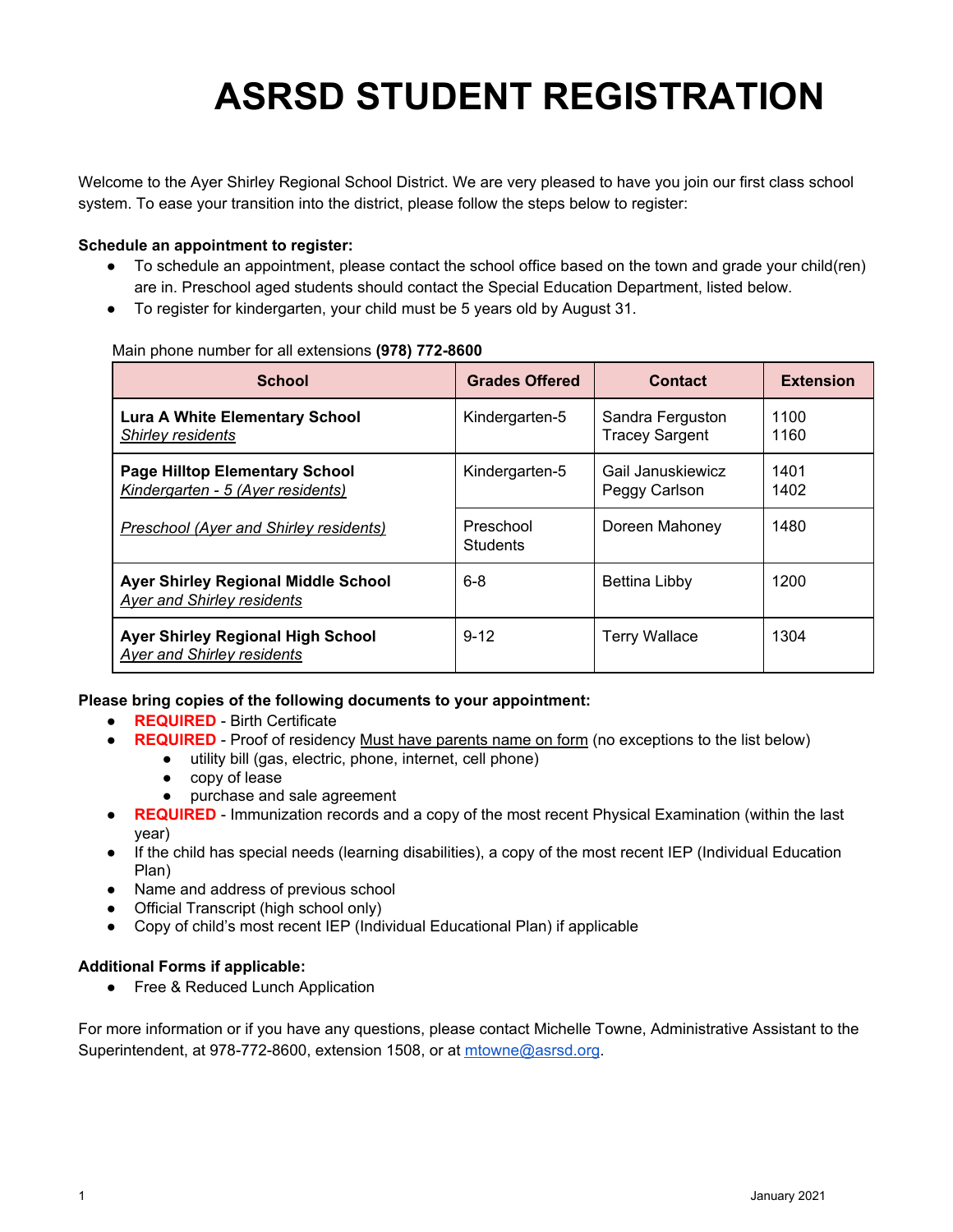## **Ayer Shirley Regional School District Student Registration Information (Please complete entire packet for each child)**

### **IMPORTANT:**

| Are you enrolling more than ONE student?                                                               | □ Yes □ No |  |  |
|--------------------------------------------------------------------------------------------------------|------------|--|--|
| If yes, are you enrolling students in more than ONE school in the district? $\square$ Yes $\square$ No |            |  |  |

**Student Information** Legal First Name Preferred Name Preferred Name Preferred Name Preferred Name Preferred Name Preferred Name Pre Full Middle Name Gender  $\square$  Male  $\square$  Female Legal Last Name Student Email (if different than parents) Student Email (if different than parents) Town of Residence **Year of Graduation** Entering Grade Level | Student Cell Phone (if different than parents) Enrolling School  $\Box$  High School (9-12)  $\Box$  Middle School (6-8)  $\Box$  Page Hilltop (Preschool - 5)  $\Box$  Lura A White (K - 5) □ Upcoming School Year □Current School Year City of Birth State of Birth Country of Birth Date of Birth (MM/DD/YYYY) Student's Residential Address (street address required) | Student's Mailing Address (if different from residence; PO Box) Student Lives With:  $\Box$  Both Parents  $\Box$  Mother  $\Box$  Father  $\Box$  Legal Guardian  $\Box$  State Ward  $\Box$  Foster Home  $\Box$  Other (please specify): Primary Phone  $\Box$  Home  $\Box$  Cell Secondary Phone (if applicable)  $\Box$  Home  $\quad \Box$  Cell \*Auto Alert Phone (indicate Home or Cell)

Auto Alert Phone number is the number called in the event of school closing and important announcements. If not indicated, the Home Phone will be used. If student custody is shared, two phone numbers can be entered; please indicate which parent is associated with each number.

| <b>Siblings</b> |                                            |     |                         |                |                               |              |
|-----------------|--------------------------------------------|-----|-------------------------|----------------|-------------------------------|--------------|
| <b>Name</b>     | <b>Registering</b><br>at ASRSD<br>(yes/no) | Age | <b>School Attending</b> | Grade<br>Level | <b>Lives with</b><br>student? |              |
| 1.              |                                            |     |                         |                | $\Box$ Yes                    | $\Box$ No    |
| 2.              |                                            |     |                         |                | $\Box$ Yes                    | $\square$ No |
| 3.              |                                            |     |                         |                | $\Box$ Yes                    | $\Box$ No    |
| 4.              |                                            |     |                         |                | $\Box$<br>l Yes               | $\Box$ No    |
| 5.              |                                            |     |                         |                | ٠<br>Yes                      | $\Box$ No    |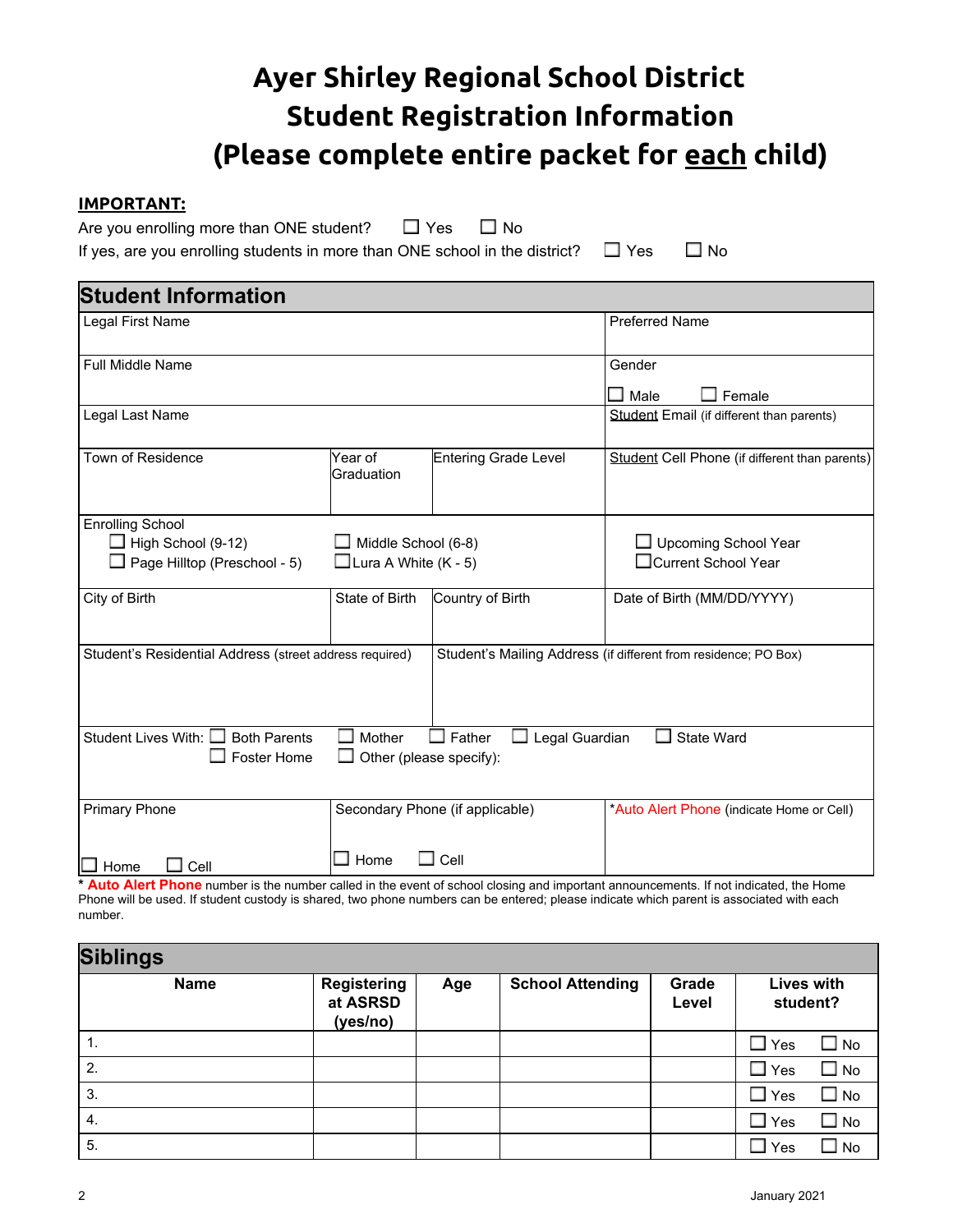| <b>Other Information</b>                                                                                                                                                                                                                     |                                                                                                                                                                                                                                                             |              |                                              |  |  |
|----------------------------------------------------------------------------------------------------------------------------------------------------------------------------------------------------------------------------------------------|-------------------------------------------------------------------------------------------------------------------------------------------------------------------------------------------------------------------------------------------------------------|--------------|----------------------------------------------|--|--|
|                                                                                                                                                                                                                                              | Has the student previously attended school at Ayer Shirley Regional? $\Box$ Yes                                                                                                                                                                             | $\square$ No | Grade Level(s):                              |  |  |
| Has the student previously attended another school district?                                                                                                                                                                                 | $\Box$ Yes                                                                                                                                                                                                                                                  | $\Box$ No    | If Yes, In State?<br>$\Box$ Yes<br>$\Box$ No |  |  |
| Previous School and City/State                                                                                                                                                                                                               |                                                                                                                                                                                                                                                             |              | $\Box$ Public School                         |  |  |
|                                                                                                                                                                                                                                              |                                                                                                                                                                                                                                                             |              | $\Box$ Private School                        |  |  |
|                                                                                                                                                                                                                                              | Is this student School Choice? $\Box$ Yes $\Box$ No If yes, from which town and state?                                                                                                                                                                      |              |                                              |  |  |
|                                                                                                                                                                                                                                              | Does your child receive special education services? $\Box$ Yes $\Box$ No If yes, explain:                                                                                                                                                                   |              |                                              |  |  |
|                                                                                                                                                                                                                                              |                                                                                                                                                                                                                                                             |              |                                              |  |  |
|                                                                                                                                                                                                                                              |                                                                                                                                                                                                                                                             |              |                                              |  |  |
| Is the parent/guardian a member of the military? $\square$ No $\square$ Yes                                                                                                                                                                  |                                                                                                                                                                                                                                                             |              |                                              |  |  |
| If yes, is the parent/guardian:                                                                                                                                                                                                              |                                                                                                                                                                                                                                                             |              |                                              |  |  |
|                                                                                                                                                                                                                                              | $\Box$ Active duty member $\Box$ Veteran who was medically discharged or retired for 1 year or more $\Box$ Died on active duty                                                                                                                              |              |                                              |  |  |
|                                                                                                                                                                                                                                              |                                                                                                                                                                                                                                                             |              |                                              |  |  |
|                                                                                                                                                                                                                                              | Race and Ethnicity: Every school district in Massachusetts is required to report to the Department of Elementary and<br>Secondary Education student data by race and ethnicity that are set by the federal government.                                      |              |                                              |  |  |
| Is the student's Ethnicity Hispanic or Latino: (Check one)                                                                                                                                                                                   |                                                                                                                                                                                                                                                             |              |                                              |  |  |
| □ Yes (A person of Cuban, Mexican, Puerto Rican, South or Central American, or other Spanish culture or origin,<br>regardless of race. The term "Spanish origin" can be used in addition to Hispanic or Latino)<br>No Not Hispanic or Latino |                                                                                                                                                                                                                                                             |              |                                              |  |  |
| Student's Race: (Check one or more)                                                                                                                                                                                                          |                                                                                                                                                                                                                                                             |              |                                              |  |  |
|                                                                                                                                                                                                                                              | □ American Indian or Alaskan Native - A person having origins in any of the original peoples of North or South America                                                                                                                                      |              |                                              |  |  |
|                                                                                                                                                                                                                                              | (including South America), and who maintains tribal affiliations of community attachment                                                                                                                                                                    |              |                                              |  |  |
|                                                                                                                                                                                                                                              | $\Box$ Asian - A person having origins in any of the original peoples of the Far East, Southeast Asia or the Indian subcontinents<br>including, for example, Cambodia, China, India, Japan, Korea, Malaysia, Pakistan, the Philippine Islands, Thailand and |              |                                              |  |  |
| Vietnam                                                                                                                                                                                                                                      | $\Box$ Black or African American - A person having origins in any of the black racial groups of Africa                                                                                                                                                      |              |                                              |  |  |
|                                                                                                                                                                                                                                              | □Native Hawaiian or Other Pacific Islander - A person having origins in any of the originals of Hawaii, Guam, Samoa, or                                                                                                                                     |              |                                              |  |  |
| other Pacific Islands<br>$\Box$ White - A person having origins in any of the original peoples of Europe, the Middle East, or North Africa                                                                                                   |                                                                                                                                                                                                                                                             |              |                                              |  |  |
| Emergency Contact Information                                                                                                                                                                                                                |                                                                                                                                                                                                                                                             |              |                                              |  |  |
| <b>Local Emergency Contact 1</b><br>(a neighbor, close friend, or relative)                                                                                                                                                                  | Name                                                                                                                                                                                                                                                        | Phone        |                                              |  |  |
|                                                                                                                                                                                                                                              | Address                                                                                                                                                                                                                                                     | Relationship |                                              |  |  |
|                                                                                                                                                                                                                                              |                                                                                                                                                                                                                                                             |              |                                              |  |  |
| <b>Local Emergency Contact 2</b><br>(a neighbor, close friend, or relative)                                                                                                                                                                  | Name                                                                                                                                                                                                                                                        | Phone        |                                              |  |  |

Address Relationship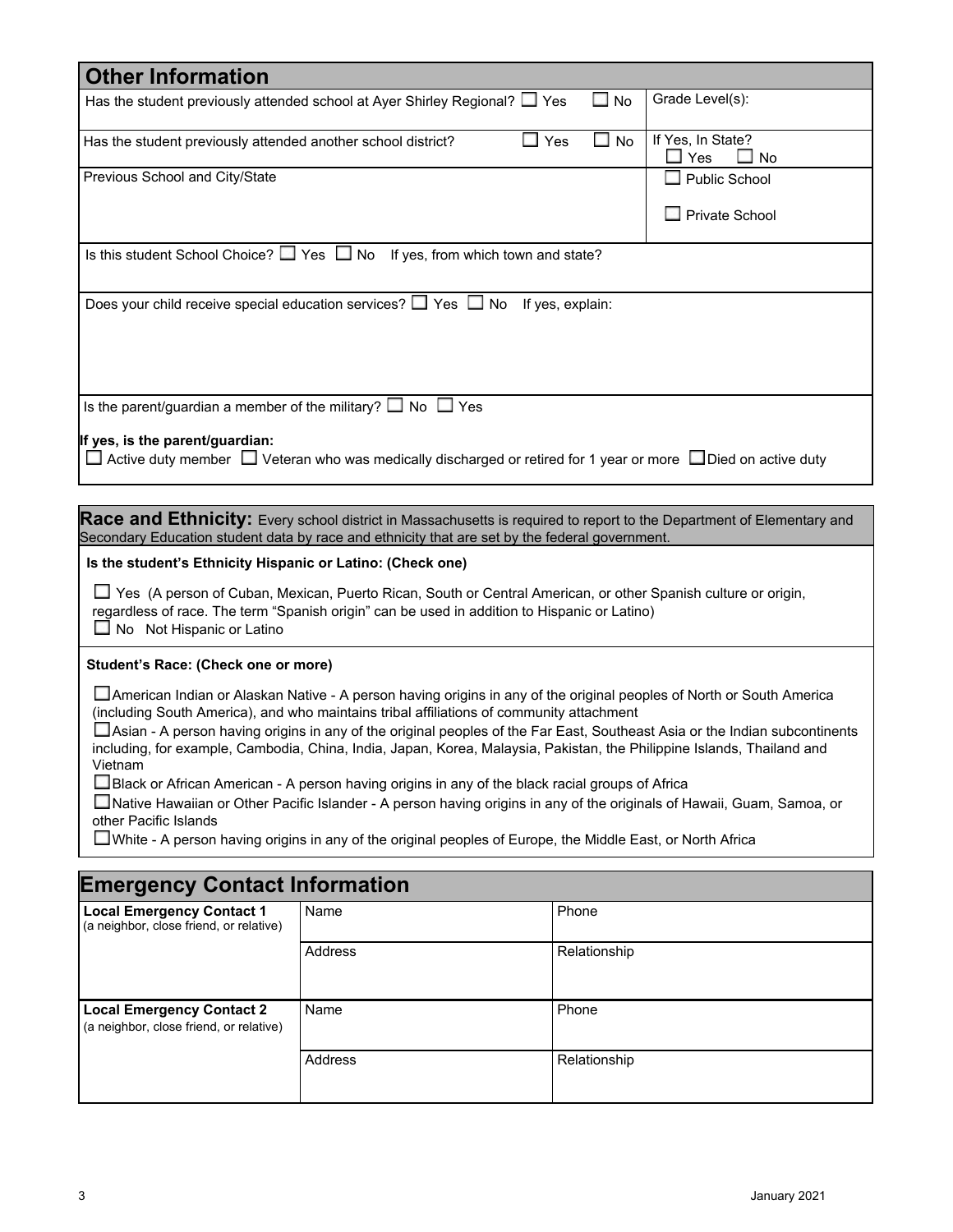| <b>Relationship</b> | Mother, Father, Parent, Step Mother, Step Father, Step Parent, Foster Parent, Grandparent, Relative,<br>Sibling, Neighbor, Friend, Other |
|---------------------|------------------------------------------------------------------------------------------------------------------------------------------|
| <b>Legal Status</b> | Custodial Parent or Noncustodial Parent, Legal Guardian, State Ward, or Self (18+years)                                                  |

| <b>Parent/Guardian 1 (Primary Contact)</b>               |                                           |                                                              |  |
|----------------------------------------------------------|-------------------------------------------|--------------------------------------------------------------|--|
| Legal First Name:                                        | Middle Name:                              | Preferred Name:                                              |  |
| Legal Last Name:                                         | Gender: $\Box$ Male                       | $\square$ Female                                             |  |
| Guardian's Email:                                        |                                           |                                                              |  |
| Workplace:                                               |                                           |                                                              |  |
| *Relationship (see above for definitions)                | *Legal Status (see above for definitions) |                                                              |  |
| Can Dismiss Student? $\Box$ Yes $\Box$ No                | Can Receive Student? $\Box$ Yes $\Box$ No |                                                              |  |
| Lives with Student? $\Box$ Yes $\Box$ No                 | Receives Mail? $\Box$ Yes $\Box$          | No (default will be Guardian 1)                              |  |
| Address:                                                 | Same as Student?                          | Address Type                                                 |  |
|                                                          | $\Box$ Yes $\Box$ No                      | $\square$ Home $\square$ Mail $\square$ Work<br>$\Box$ Other |  |
| Home Phone:                                              | Cell Phone:                               |                                                              |  |
| Work Phone:                                              | Other Phone: (specify)                    |                                                              |  |
| <b>Parent/Guardian 2</b>                                 |                                           |                                                              |  |
| Legal First Name:                                        | Middle Name:                              | Preferred Name:                                              |  |
|                                                          |                                           |                                                              |  |
| Legal Last Name:<br>Gender: $\Box$ Male<br>$\Box$ Female |                                           |                                                              |  |
| Guardian's Email:                                        |                                           |                                                              |  |
| Workplace:                                               |                                           |                                                              |  |

| *Relationship (see below for definitions) | *Legal Status (see below for definitions)      |                                                                            |  |
|-------------------------------------------|------------------------------------------------|----------------------------------------------------------------------------|--|
| Can Dismiss Student? $\Box$ Yes $\Box$ No | Can Receive Student? $\Box$ Yes $\Box$ No      |                                                                            |  |
| Lives with Student? $\Box$ Yes $\Box$ No  |                                                | Receives Mail? $\Box$ Yes $\Box$ No (default will be Guardian 1)           |  |
| Address:                                  | Same as Student?<br>$\square$ Yes $\square$ No | <b>Address Type</b><br>$\Box$ Home $\Box$ Mail $\Box$ Work<br>$\Box$ Other |  |
| Home Phone:                               | Cell Phone:                                    |                                                                            |  |
| Work Phone:                               | Other Phone: (specify)                         |                                                                            |  |

### **Additional Information**

Please feel free to provide any additional information you would like to share:

| Signature of Parent/Guardian | Date         |
|------------------------------|--------------|
| <b>Print Name</b>            | Relationship |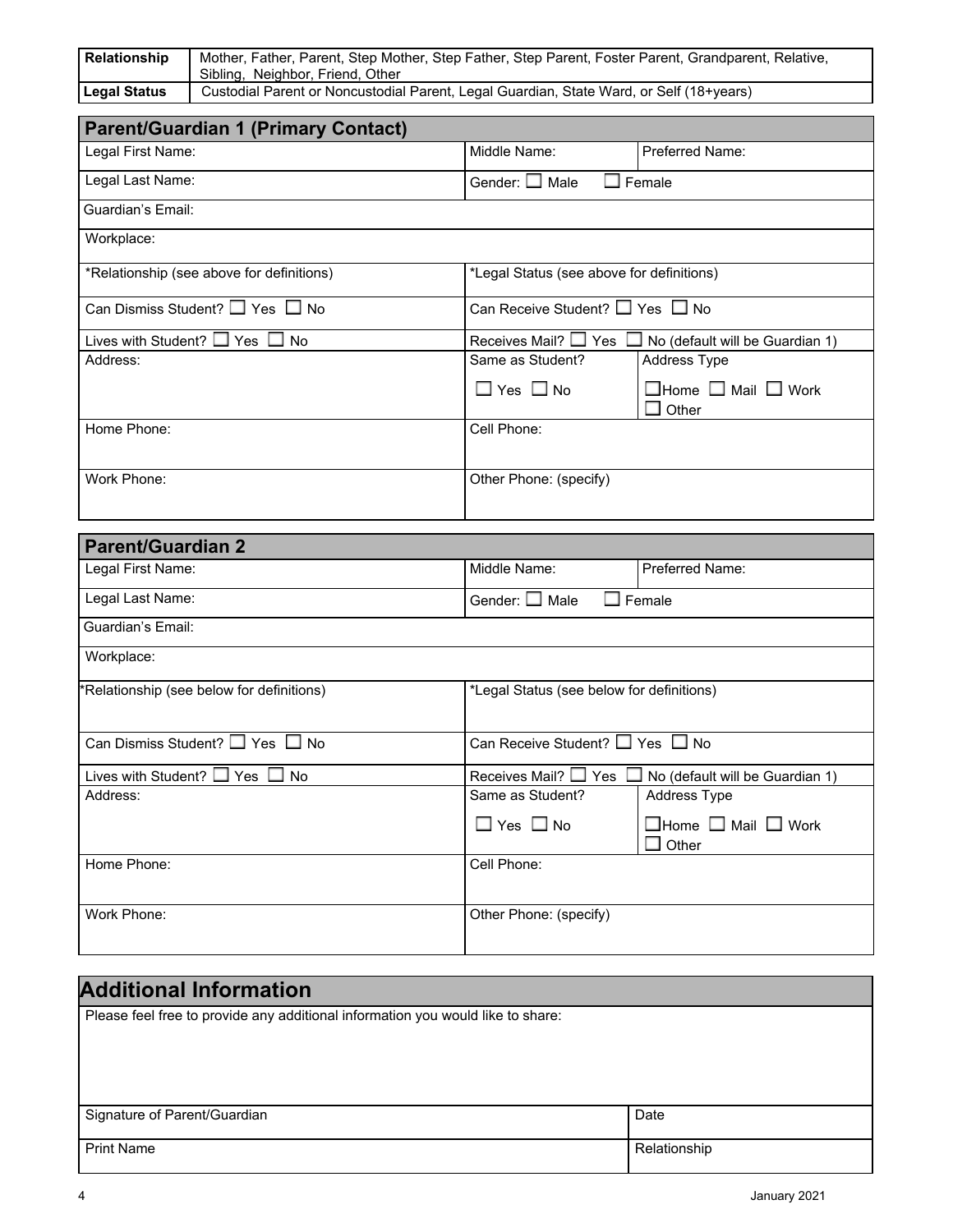## **Ayer Shirley Regional School District CONSENT FOR RELEASE OF SCHOOL RECORDS**

The "Family Education Rights and Privacy Act of 1974" requires that a student's parents or legal guardians be aware that their child's records are being released to another school district.

### **I hereby authorize the release of the school records for the following:**

|                                                                                                                                                                                                                                                                                                                                       | Current Grade: _______________                                                                                                                                        |
|---------------------------------------------------------------------------------------------------------------------------------------------------------------------------------------------------------------------------------------------------------------------------------------------------------------------------------------|-----------------------------------------------------------------------------------------------------------------------------------------------------------------------|
| <b>Request Records From:</b>                                                                                                                                                                                                                                                                                                          |                                                                                                                                                                       |
|                                                                                                                                                                                                                                                                                                                                       |                                                                                                                                                                       |
|                                                                                                                                                                                                                                                                                                                                       |                                                                                                                                                                       |
| Telephone: New York State State State State State State State State State State State State State State State State State State State State State State State State State State State State State State State State State Stat                                                                                                        |                                                                                                                                                                       |
| Include the following information:<br>$\Box$ Subjects, marks and credits earned<br>$\Box$ Grades to date of withdrawal<br>$\Box$ Standardized test results<br>$\Box$ Attendance records<br>$\Box$ Health records<br>$\Box$ Educational plan and Special Education records (IEP, Behavior Plan, 504 Plan)<br>$\Box$ Discipline records |                                                                                                                                                                       |
| Transcripts should be sent to: (check box for appropriate receiving school)                                                                                                                                                                                                                                                           |                                                                                                                                                                       |
| Ayer Shirley Regional High School<br>Attn: Guidance Department<br>141 Washington Street<br>Ayer, MA 01432<br>Tel. 978-772-8600 extension 1304<br>Fax: 978-772-1665                                                                                                                                                                    | Page Hilltop Elementary School<br>Attn: Administrative Assistant<br>115 Washington Street<br>Ayer, MA 01432<br>Tel: 978-772-8600 extension 1401<br>Fax: 978-772-8631  |
| Ayer Shirley Regional Middle School<br>Attn: Administrative Assistant<br>1 Hospital Road<br>Shirley, MA 01464<br>Tel. 978-772-8600 extension 1200<br>Fax: 978-425-0474                                                                                                                                                                | □ Lura A White Elementary School<br>Attn: Administrative Assistant<br>34 Lancaster Road<br>Shirley, MA 01464<br>Tel: 978-772-8600 extension 1100<br>Fax: 978-425-2639 |

Parent/Guardian Signature **Date** Date

\_\_\_\_\_\_\_\_\_\_\_\_\_\_\_\_\_\_\_\_\_\_\_\_\_\_\_\_\_\_\_\_\_\_\_\_\_\_\_\_\_\_ \_\_\_\_\_\_\_\_\_\_\_\_\_\_\_\_\_\_\_\_\_\_\_\_\_\_\_\_\_\_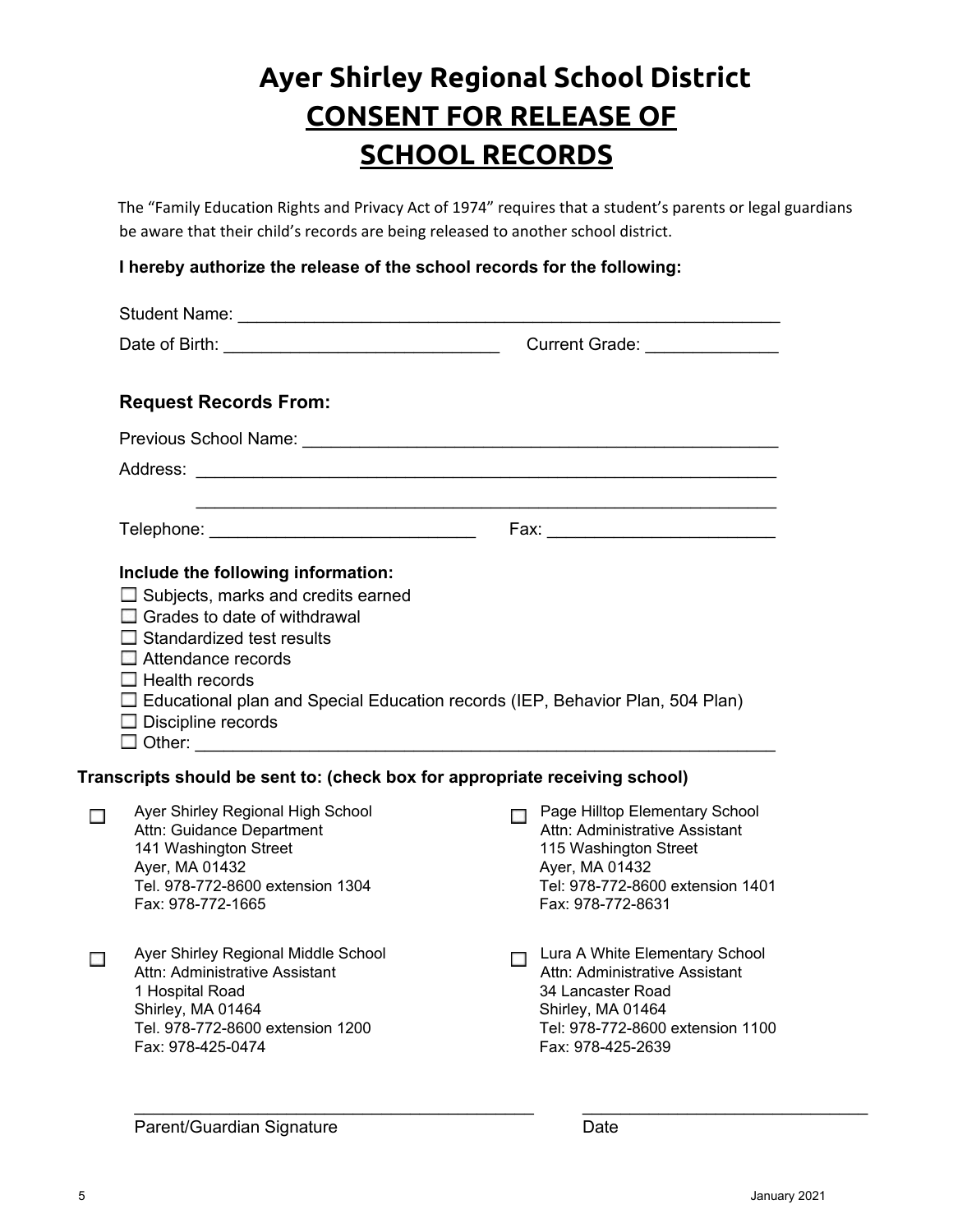## **Ayer Shirley Regional School District Home Language Survey**

Massachusetts Department of Elementary and Secondary Education regulations require that all schools determine the language(s) spoken in each student's home in order to identify their specific language needs. This information is essential in order for schools to provide meaningful instruction for all students. If a language other than English is spoken in the home, the District is required to do further assessment of your child. Please help us meet this important requirement by answering the following questions. Thank you for your assistance.

| <b>Student Information</b>             |                                                     |                  |  |  |
|----------------------------------------|-----------------------------------------------------|------------------|--|--|
| <b>First Name</b>                      | <b>Middle Name</b>                                  | <b>Last Name</b> |  |  |
| Gender<br>$\Box$ Male<br>$\Box$ Female | Date of Birth (mm/dd/yyyy)                          |                  |  |  |
| <b>Country of Birth:</b>               | Date first enrolled in ANY U.S. school (mm/dd/yyyy) |                  |  |  |

| <b>Questions for Parents/Guardians</b>                                       |                                                                                  |
|------------------------------------------------------------------------------|----------------------------------------------------------------------------------|
| What is the native language(s) of each parent/guardian?                      | Which language(s) are spoken with your child? (circle                            |
| (mother/guardian)                                                            | one) Include relatives (grandparents, aunts/uncles, etc.)                        |
|                                                                              | seldom<br>sometimes<br>often<br>always                                           |
| (father/guardian)                                                            |                                                                                  |
|                                                                              | often<br>seldom<br>sometimes<br>always                                           |
| What language did your child first understand and speak?                     | Which language do you use the most with your child?                              |
| Which other languages does your child know?                                  | Which languages does your child use? (circle one)                                |
| speak read write                                                             | sometimes<br>often<br>seldom<br>always                                           |
| speak read write                                                             | sometimes often<br>seldom<br>always                                              |
| Will you require written information from school in your<br>native language? | Will you require an interpreter/translator at<br><b>Parent-Teacher meetings?</b> |
| $\square$ YES<br>$\Box$ NO                                                   | $\square$ YES<br>$\square$ No                                                    |
| <b>Parent/Guardian Signature:</b>                                            |                                                                                  |

### **Date: (mm/dd/yyyy):**

If you can't read this in English, go to <http://www.doe.mass.edu/ell/hlsurvey/> for a translated version. Please complete and return to school. Thank you!

- **● Si no puede leer esto en inglés, vaya a http://www.doe.mass.edu/ell/hlsurvey/ para una versión traducida. Por favor complete y regrese a la escuela. ¡Gracias! (Spanish)**
- **● Se você não pode ler isso em inglês, vá para http://www.doe.mass.edu/ell/hlsurvey/ para uma versão traduzida. Complete e volte para a escola. Obrigado! (Portuguese)**
- **●** 如果您无法用英文阅读,请访问**http://www.doe.mass.edu/ell/hlsurvey/**获取翻译版本。请完成并返回学校。谢谢! **(Chinese)**
- **● Si vous ne pouvez pas lire ceci en anglais, allez à http://www.doe.mass.edu/ell/hlsurvey/ pour une version traduite. Veuillez compléter et retourner à l'école. Je vous remercie! (French)**
- **● Se non puoi leggere questo in inglese, vai a http://www.doe.mass.edu/ell/hlsurvey/ per una versione tradotta. Si prega di completare e tornare a scuola. Grazie! (Italian)**
- **للحصول على نسخة مترجمة. یرجى إكمال والعودة /hlsurvey/ell/edu.mass.doe.www://http إذا كنت لا تستطیع قراءة هذا باللغة الإنجلیزیة، انتقل إلى ● (Arabic! (إلالمدرسة. شكرا**
- **●** 이것을 영어로 읽을 수 없다면**, http://www.doe.mass.edu/ell/hlsurvey/**로 가서 번역 된 버전을 찾으십시오**.** 완료하고 학교로 돌아가십시오**.** 고맙습니다**! (Korean)**
- **(Russian) Если вы не можете прочитать это на английском языке, перейдите по адресу http://www.doe.mass.edu/ell/hlsurvey/ для переведенной версии. Завершите и вернитесь в школу. Спасибо!**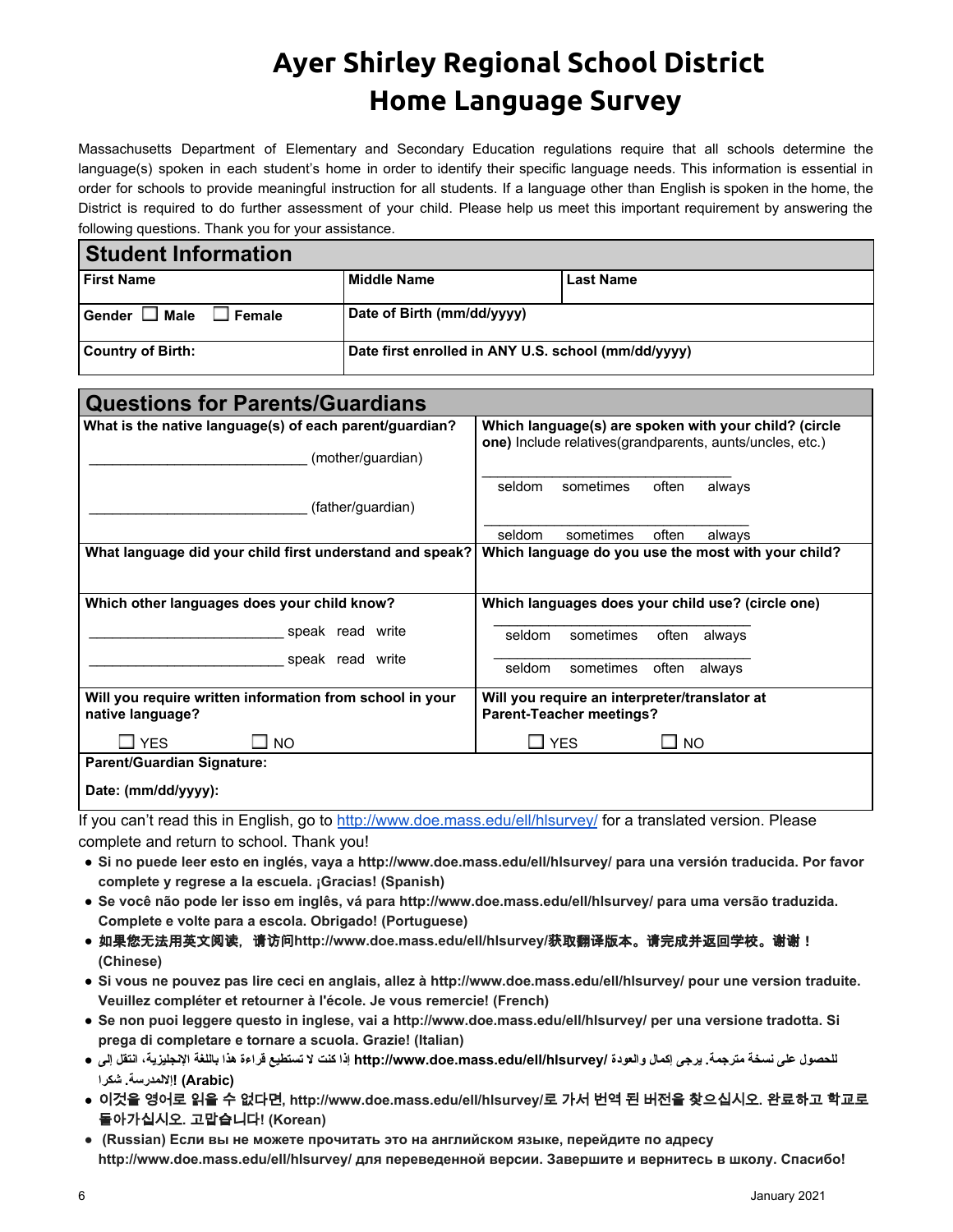## **Ayer Shirley Regional School District Health and Emergency Information Form**

The following information is requested of the parent/guardian in order for your child to receive prompt notification, and for your child to receive prompt attention in the event of serious illness or injury. These records will be kept in the health office and remain confidential.

| <b>Student Information</b>                                                                                                                                                                                                                                                                                                                                                                |               |                                                  |  |
|-------------------------------------------------------------------------------------------------------------------------------------------------------------------------------------------------------------------------------------------------------------------------------------------------------------------------------------------------------------------------------------------|---------------|--------------------------------------------------|--|
| <b>Child's Name:</b>                                                                                                                                                                                                                                                                                                                                                                      |               | Date of Birth:                                   |  |
| Grade:                                                                                                                                                                                                                                                                                                                                                                                    |               | Teacher/Advisor (new registrations leave blank): |  |
| Your child resides with: _____ mother _____ father ____                                                                                                                                                                                                                                                                                                                                   |               | both parents _____ guardian/other                |  |
| <b>Mother's Name:</b>                                                                                                                                                                                                                                                                                                                                                                     |               | Home Phone:                                      |  |
| Address:                                                                                                                                                                                                                                                                                                                                                                                  |               | Work Phone:                                      |  |
| Email:                                                                                                                                                                                                                                                                                                                                                                                    |               | Mobile Phone:                                    |  |
| <b>Father's Name:</b>                                                                                                                                                                                                                                                                                                                                                                     |               | Home Phone:                                      |  |
| Address:                                                                                                                                                                                                                                                                                                                                                                                  |               | Work Phone:                                      |  |
| Email:                                                                                                                                                                                                                                                                                                                                                                                    |               | Mobile Phone:                                    |  |
| Sibling(s) in the Ayer Shirley Regional School District                                                                                                                                                                                                                                                                                                                                   |               |                                                  |  |
| Name:                                                                                                                                                                                                                                                                                                                                                                                     |               | School:                                          |  |
| Name:                                                                                                                                                                                                                                                                                                                                                                                     |               | School:                                          |  |
| Name:                                                                                                                                                                                                                                                                                                                                                                                     |               | School:                                          |  |
| Name:                                                                                                                                                                                                                                                                                                                                                                                     |               | School:                                          |  |
| Emergency Contact(s): If unable to reach a parent/guardian, please list the names of persons you wish to be<br>called.                                                                                                                                                                                                                                                                    |               |                                                  |  |
| Name:                                                                                                                                                                                                                                                                                                                                                                                     |               | School:                                          |  |
| Name:                                                                                                                                                                                                                                                                                                                                                                                     |               | School:                                          |  |
| Name:                                                                                                                                                                                                                                                                                                                                                                                     |               | School:                                          |  |
| <b>Medical Information</b>                                                                                                                                                                                                                                                                                                                                                                |               |                                                  |  |
| Your child's doctor:                                                                                                                                                                                                                                                                                                                                                                      |               | Phone:                                           |  |
| Your child's dentist:                                                                                                                                                                                                                                                                                                                                                                     |               | Phone:                                           |  |
| Medical Insurance (please select one): _____ Children's Medical Security Plan _____ Mass Health ____ Private<br>llnsurance                                                                                                                                                                                                                                                                |               |                                                  |  |
| ALL CHILDREN IN MASSACHUSETTS QUALIFY FOR HEALTH INSURANCE. Massachusetts health insurance plans<br>that provide uninsured children with affordable health care are available (restrictions may apply). Contact the school nurse<br>for more information about these programs. All communication is confidential.<br>Would you like information about MassHealth?<br>$No \xrightarrow{ }$ |               |                                                  |  |
| Do you give permission for the following medications to be administered by the nurse to your child as needed?                                                                                                                                                                                                                                                                             |               |                                                  |  |
| Check all that apply:                                                                                                                                                                                                                                                                                                                                                                     |               |                                                  |  |
| Acetaminophen (Tylenol)<br>Luprofen (Advil)                                                                                                                                                                                                                                                                                                                                               |               | Tums<br>Hydrocortisone Cream                     |  |
| Benadryl<br>____ Orajel                                                                                                                                                                                                                                                                                                                                                                   | Burn free gel | Calamine Lotion                                  |  |